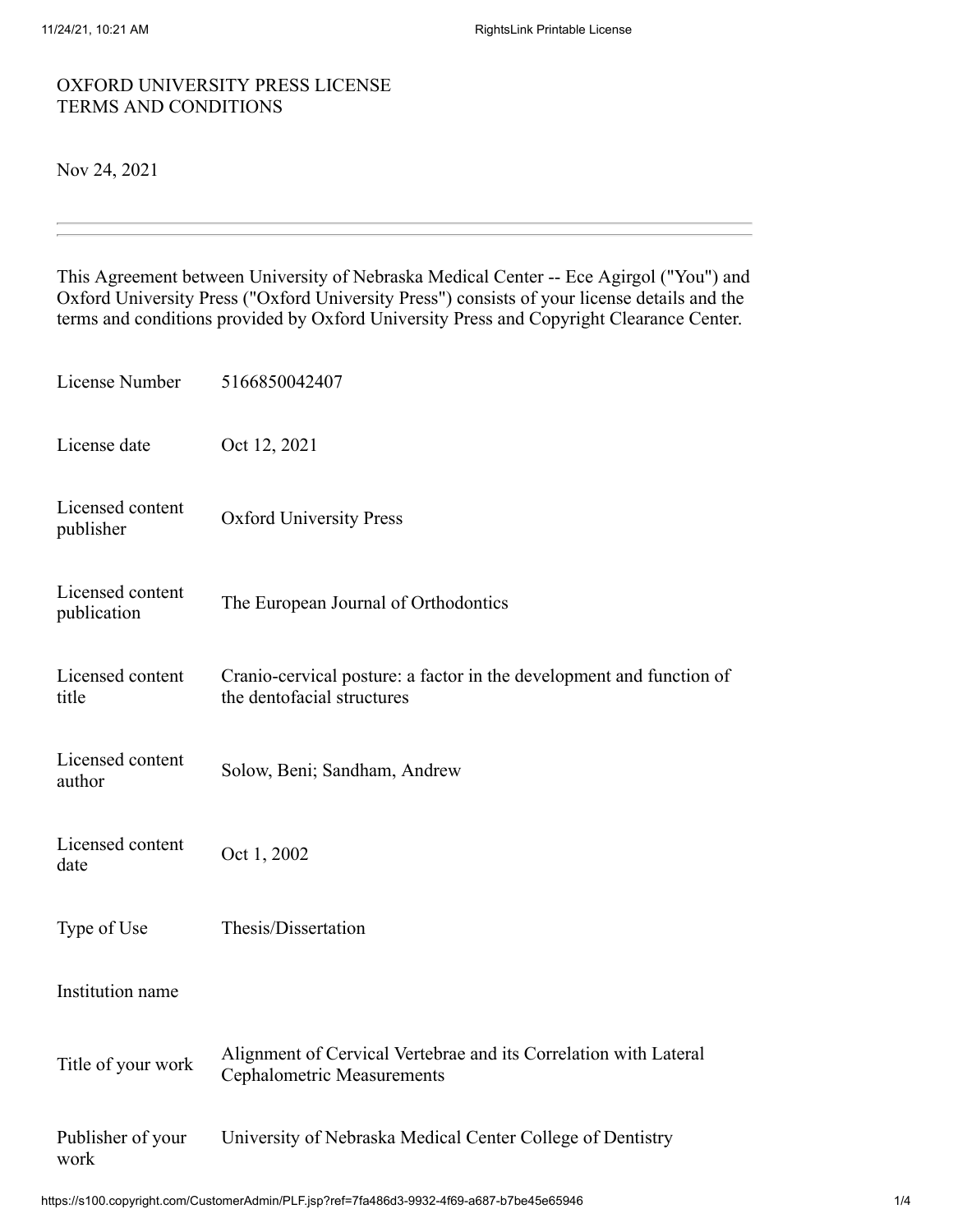| Expected publication Nov 2021<br>date |                                                                                                       |
|---------------------------------------|-------------------------------------------------------------------------------------------------------|
| Permissions cost                      | $0.00$ USD                                                                                            |
| Value added tax                       | $0.00$ USD                                                                                            |
| Total                                 | $0.00$ USD                                                                                            |
| Title                                 | Alignment of Cervical Vertebrae and its Correlation with Lateral<br><b>Cephalometric Measurements</b> |
| Institution name                      | University of Nebraska Medical Center College of Dentistry                                            |
| Expected<br>presentation date         | Nov 2021                                                                                              |
| Portions                              | Fig 1, Fig 2, Fig 3, Fig 4                                                                            |
| <b>Requestor Location</b>             | University of Nebraska Medical Center<br>4000 E Campus Loop<br><b>UNMC College of Dentistry</b>       |
|                                       | LINCOLN, NE 68583<br><b>United States</b><br>Attn: University of Nebraska Medical Center              |
| Publisher Tax ID                      | GB125506730                                                                                           |
| Total                                 | $0.00$ USD                                                                                            |

Terms and Conditions

## **STANDARD TERMS AND CONDITIONS FOR REPRODUCTION OF MATERIAL FROM AN OXFORD UNIVERSITY PRESS JOURNAL**

1. Use of the material is restricted to the type of use specified in your order details.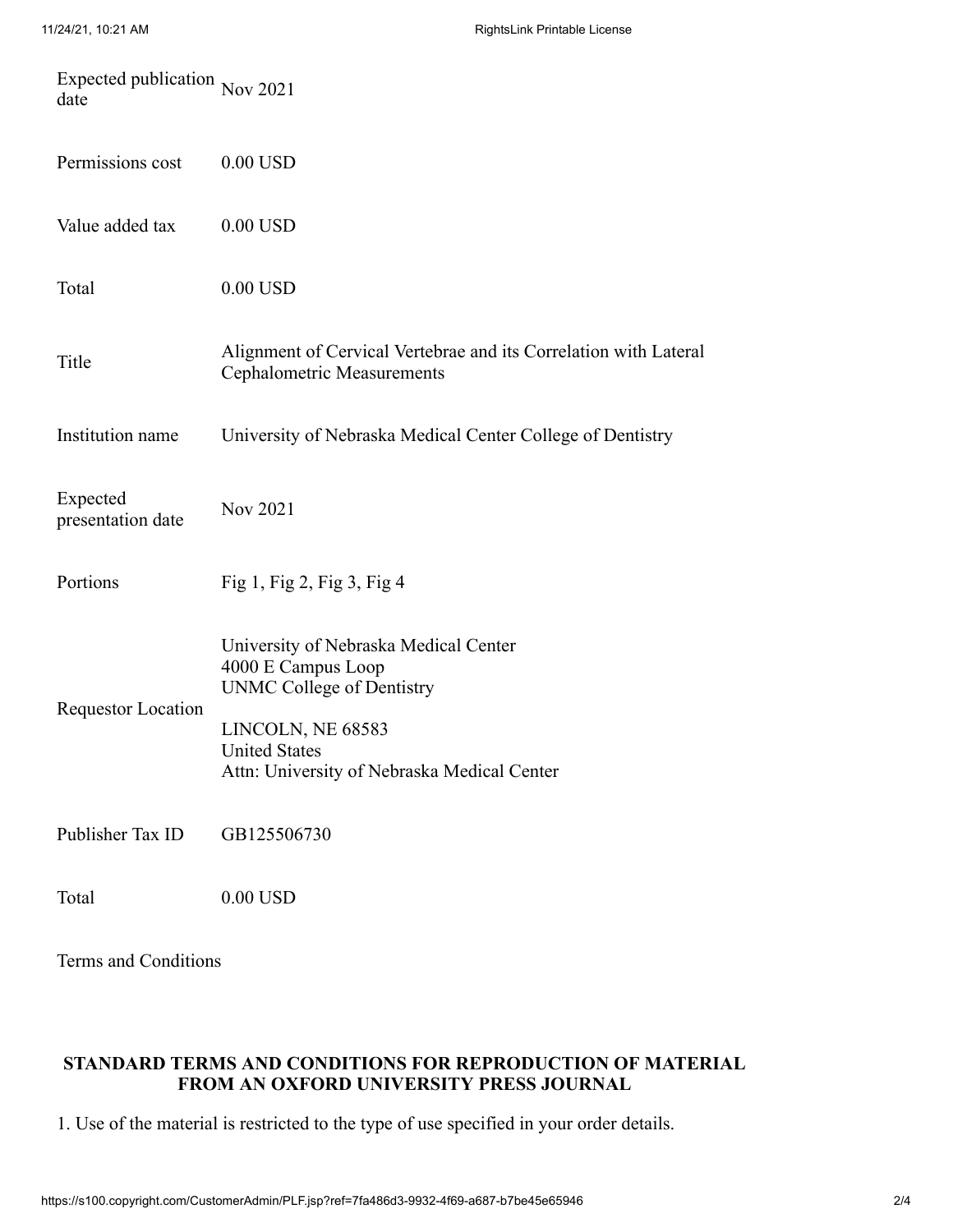2. This permission covers the use of the material in the English language in the following territory: world. If you have requested additional permission to translate this material, the terms and conditions of this reuse will be set out in clause 12.

3. This permission is limited to the particular use authorized in (1) above and does not allow you to sanction its use elsewhere in any other format other than specified above, nor does it apply to quotations, images, artistic works etc that have been reproduced from other sources which may be part of the material to be used.

4. No alteration, omission or addition is made to the material without our written consent. Permission must be re-cleared with Oxford University Press if/when you decide to reprint.

5. The following credit line appears wherever the material is used: author, title, journal, year, volume, issue number, pagination, by permission of Oxford University Press or the sponsoring society if the journal is a society journal. Where a journal is being published on behalf of a learned society, the details of that society must be included in the credit line.

6. For the reproduction of a full article from an Oxford University Press journal for whatever purpose, the corresponding author of the material concerned should be informed of the proposed use. Contact details for the corresponding authors of all Oxford University Press journal contact can be found alongside either the abstract or full text of the article concerned, accessible from www.oxfordjournals.org Should there be a problem clearing these rights, please contact journals.permissions@oup.com

7. If the credit line or acknowledgement in our publication indicates that any of the figures, images or photos was reproduced, drawn or modified from an earlier source it will be necessary for you to clear this permission with the original publisher as well. If this permission has not been obtained, please note that this material cannot be included in your publication/photocopies.

8. While you may exercise the rights licensed immediately upon issuance of the license at the end of the licensing process for the transaction, provided that you have disclosed complete and accurate details of your proposed use, no license is finally effective unless and until full payment is received from you (either by Oxford University Press or by Copyright Clearance Center (CCC)) as provided in CCC's Billing and Payment terms and conditions. If full payment is not received on a timely basis, then any license preliminarily granted shall be deemed automatically revoked and shall be void as if never granted. Further, in the event that you breach any of these terms and conditions or any of CCC's Billing and Payment terms and conditions, the license is automatically revoked and shall be void as if never granted. Use of materials as described in a revoked license, as well as any use of the materials beyond the scope of an unrevoked license, may constitute copyright infringement and Oxford University Press reserves the right to take any and all action to protect its copyright in the materials.

9. This license is personal to you and may not be sublicensed, assigned or transferred by you to any other person without Oxford University Press's written permission.

10. Oxford University Press reserves all rights not specifically granted in the combination of (i) the license details provided by you and accepted in the course of this licensing transaction, (ii) these terms and conditions and (iii) CCC's Billing and Payment terms and conditions.

11. You hereby indemnify and agree to hold harmless Oxford University Press and CCC, and their respective officers, directors, employs and agents, from and against any and all claims